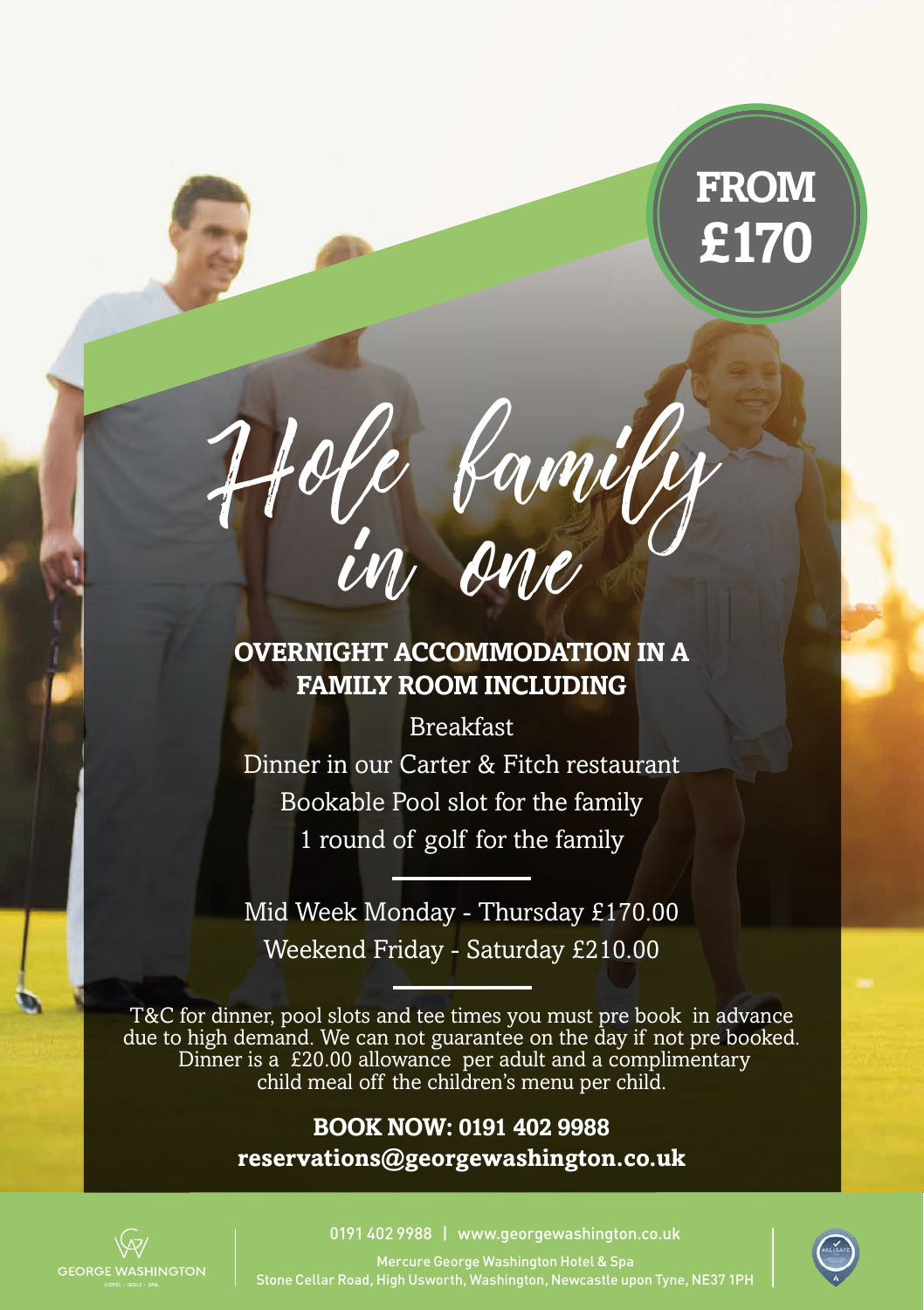# **FROM £190**



#### **OVERNIGHT ACCOMMODATION INCLUDING**

Breakfast Dinner in our Carter & Fitch restaurant 25 minute treatment per person Bookable spa facilities

Mid Week Monday - Thursday £190.00 Friday - £210.00 Saturday £230.00 *Based on 2 people sharing*

T&C for dinner, treatments, pool slots you must pre book in advance due to high demand. We can not guarantee on the day if not pre booked. Dinner is a £20.00 allowance per adult

#### **BOOK NOW: 0191 402 9988 reservations@georgewashington.co.uk**



0191 402 9988 | www.georgewashington.co.uk

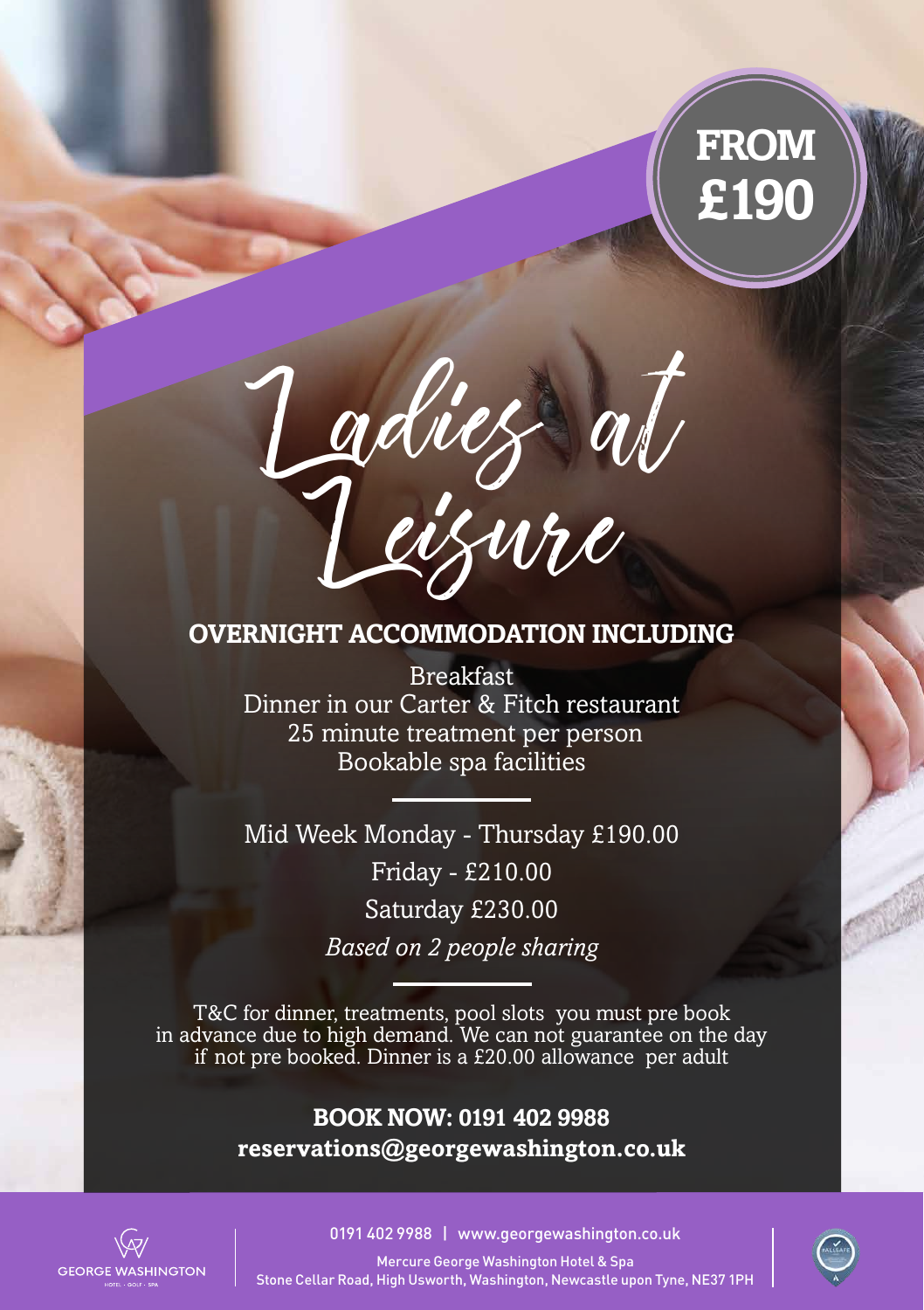Road Nap lo Relaxation

Finally we can enjoy relaxing and being looked after. Time to indulge in *a well earned break, following a luxury treatment in the Montana spa, enjoy some delicious food and wine together as you relax in comfort with great hospitality.* 

### **2 X 25 MIN TREATMENT**

*Choose from – A signature facial, a deep tissue massage, hot stone therapy or a luxury manicure.*

### **USE OF POOL AND THERMAL SUITE FACILITIES**

# **ANTIPASTI PLATTER OR CHEESEBOARD SERVED WITH A BOTTLE OF WINE**

*Served in our Carter and Fitch restaurant.* 

## **OVERNIGHT ACCOMMODATION**

*with a full Geordie breakfast*

£190 Per room per night

*based on two people sharing*

\*For dinner, you must pre book your table in advance due to high demand, we cannot promise a table if requested on the day, call our restaurant on 0191 202 2404 (Room service also available) \*For poolside access, this must also be pre-booked in advanced until social distancing restrictions are lifted, please call the Spa and Leisure team on 0191 202 2411



0191 402 9988 | www.georgewashington.co.uk

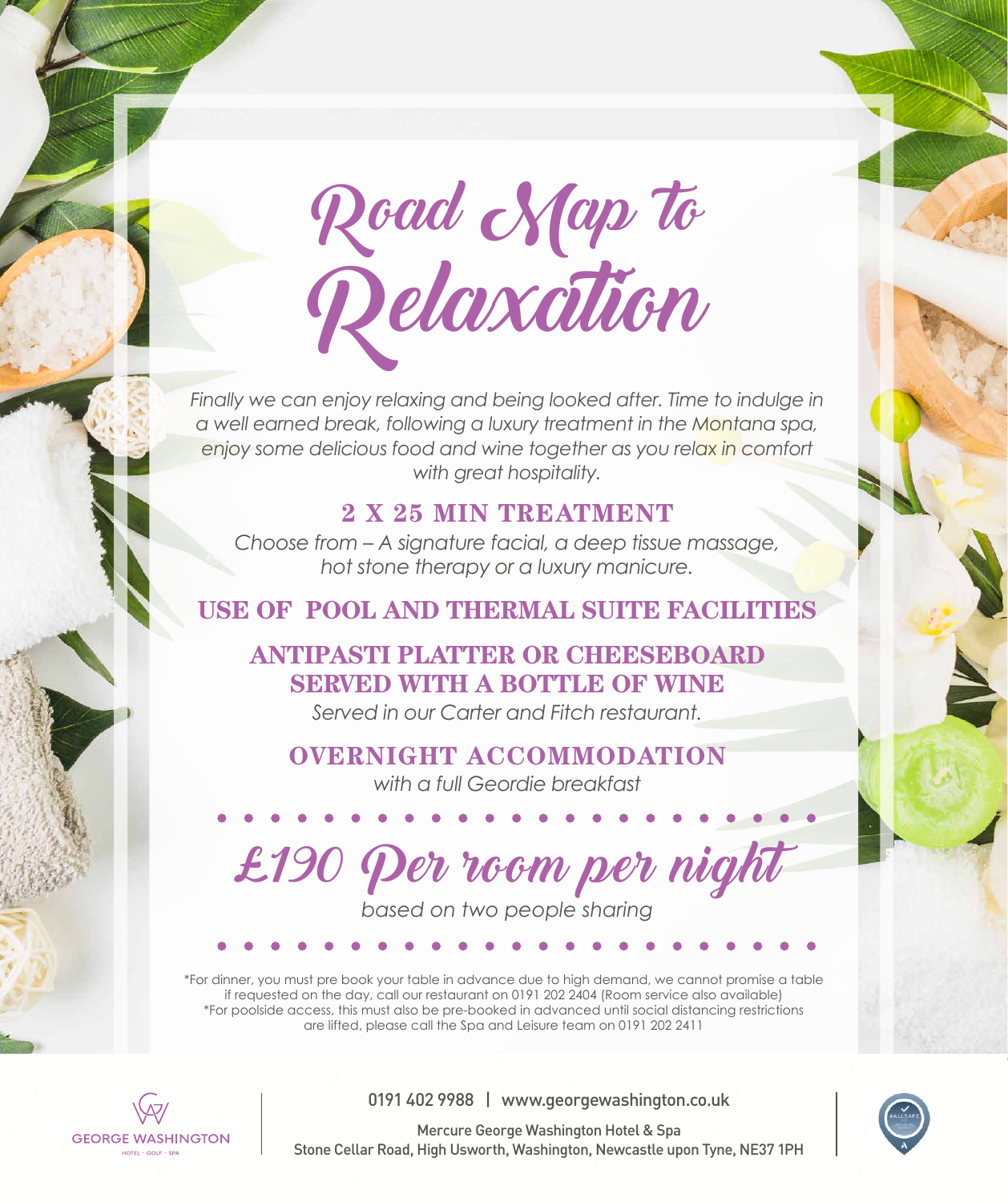# **FROM £180**



### **OVERNIGHT ACCOMMODATION INCLUDING**

Breakfast Dinner in our Carter & Fitch restaurant Choose a 25 minute treatment or a round of golf per person Bookable spa facilities

> Mid Week Monday - Thursday £180.00 Friday - £200.00 Saturday £230.00

T&C for dinner, treatments, pool slots and tee times you must pre book in advance due to high demand. We can not guarantee on the day if not pre booked. Dinner is a £20.00 allowance per adult

#### **BOOK NOW: 0191 402 9988 reservations@georgewashington.co.uk**



0191 402 9988 | www.georgewashington.co.uk